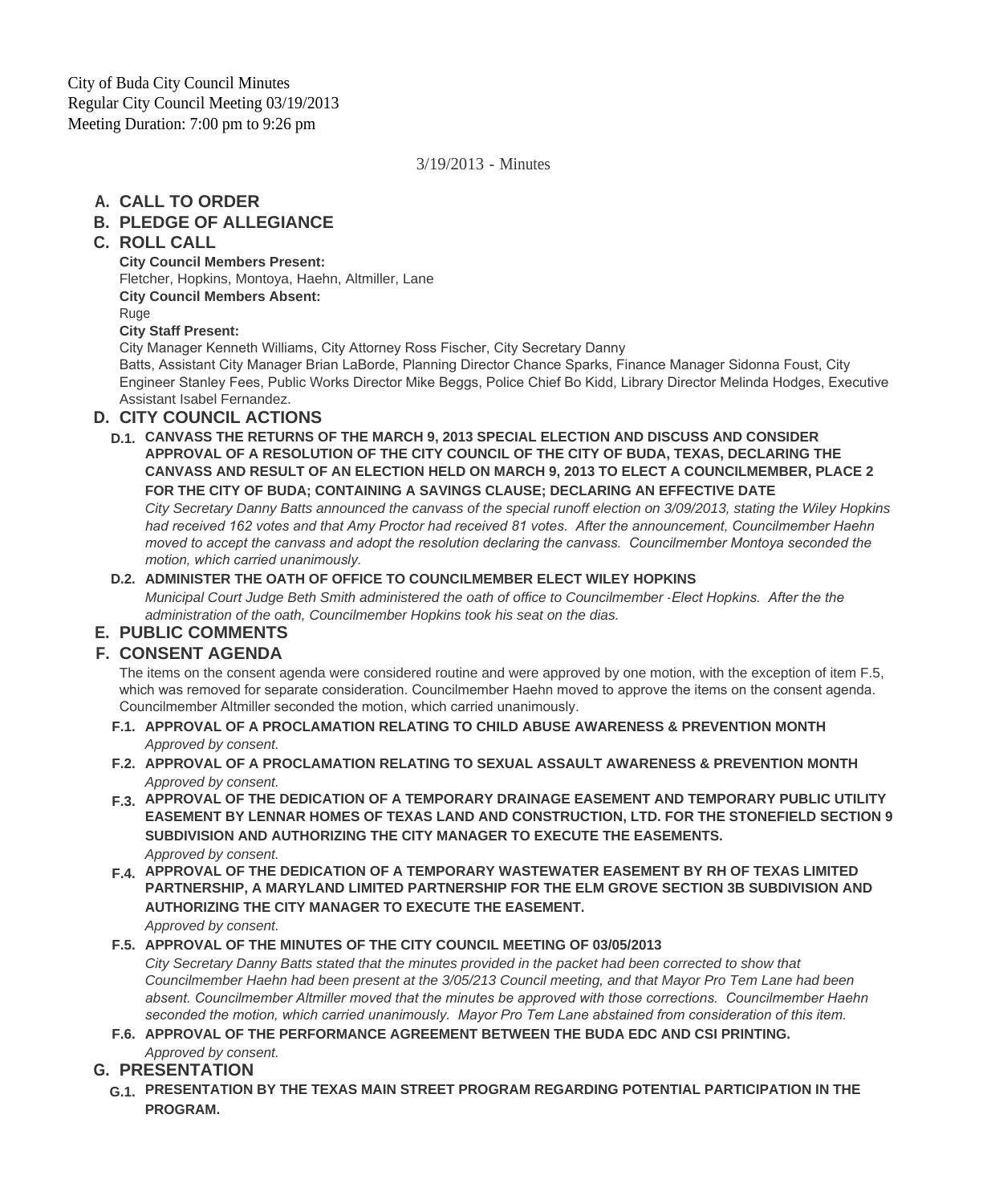*Chance Sparks, Director of Planning, introduced this item to the City Council. Debra Farst of the Texas Historical Commission presented this item to the City Council. She briefly detailed the purposes and requirements of the Texas Main Street Program. After the presentation, Councilmember Haehn noted that the program required that a position be created in the City dedicated to administering the Main Street Program. He asked Ms. Farst if those responsibilities could be assigned to a current City position. She stated that the program required that a position be primarily dedicated to the Main Street Program for at least three years, after which time the Main Street duties could be come secondary to other responsibilities the City may wish to assign to the position. After this discussion, it was the consensus of Council that the City move forward with an application to join the main street program.*

#### **REGULAR AGENDA ITEMS H.**

**DELIBERATION AND POSSIBLE ACTION ON AWARDING THE BID FOR CONSTRUCTION OF THE SAFE ROUTES H.1. TO SCHOOLS PROJECT CONTINGENT UPON TXDOT APPROVAL AND AUTHORIZING THE CITY MANAGER TO EXECUTE THE CONTRACT.**

*City Engineer Stanley Fees presented this item to the City Council. He stated that the City had received 13 bids for the project, the lowest of which was Qro-Mex Construction for \$458,261.50. After the presentation, Councilmember Montoya moved to award the project contract to Qro-Mex Construction. Councilmember Haehn seconded the motion, which carried unanimously.* 

**DELIBERATION AND POSSIBLE ACTION ON THE FIRST READING OF AN ORDINANCE AMENDING THE OFFICIAL H.2. ZONING MAP OF THE CITY OF BUDA TO CHANGE THE EXISTING ZONING OF C3/R3 TO C3/R3/MFR ON APPROXIMATELY 20.09 ACRES OF LAND IN THE JOSEPHUS S. IRVINE SURVEY, HAYS COUNTY, TEXAS, BEING A PORTION OF THE 221 DRIVE COMMERCIAL SUBIDIVISION.**

*This item was pulled from the agenda.*

**DISCUSS AND CONSIDER APPROVAL OF A SALARY SCALE FOR BUDA POLICE OFFICERS H.3.**

Police Chief Bo Kidd presented this item to the City Council. He stated that a salary scale, if adopted, would provide *police officers with preset raises based on years of service with the department. He also said that such scales were used as a recruitment and retention tool by most of the agencies in the Buda area. He noted that the scale being proposed called for approximately a 2 percent raise for every year an officer is employed with the department, capping out at 15 years of service. He further stated that adopting a salary scale for the department generally means that the department does not participate in whatever annual raise the City Council may choose to award to other City employees. After the presentation, Councilmember Haehn asked if the plan allowed for a variation in the annual raise based on performance. Chief Kidd stated that the plan, as presented, would not allow for any variation, and that all officers would receive the same raise as dictated by their position on the scale, regardless of performance. He also stated that the City would not*  be obligated to grant the scale increase in future years if the Council choose not to do so. After the discussion, *Councilmember Altmiller moved to approve the item as presented. Councilmember Montoya seconded the motion, which carried unanimously.* 

**DELIBERATION AND POSSIBLE ACTION ON THE FIRST READING OF AN ORDINANCE LIMITING PARKING OF H.4. COMMERCIAL MOTOR VEHICLES UPON CERTAIN PUBLIC AND PRIVATE PROPERTIES.**

*Keven Brenamen, Manager of the Microtel Hotel adjacent to Cabela's, stated that he was in support of an ordinance limiting overnight parking of 18 wheelers in commercial areas. However, he stated that a significant number of his customers parked their vehicles in the Cabela's parking lot while sleeping at the hotel, and an exception should be provided for truck drivers who are staying in local hotels vs. those who sleep in their rigs.*

*Chance Sparks, Director of Planning, presented this item to the City Council. He stated that prior to the meeting, Councilmember Haehn had presented staff with a revised ordinance. He further stated that staff had not had sufficient time to review the ordinance revisions proposed by Councilmember Haehn, and therefore requested that Council table this item so that staff could analyze the proposed changes and return at a future meeting to discuss this item with the proposed amendments included. Councilmember Haehn then moved to table this item. Mayor Pro Tem Lane seconded the motion, which carried unanimously.*

#### **DELIBERATION AND POSSIBLE ACTION ON THE SECOND READING OF AN ORDINANCE PROHIBITING H.5. OVERNIGHT PARKING OF COMMERCIAL MOTOR VEHICLES AND CAMPERS UPON PRIVATE PROPERTY.**

*Chance Sparks, Director of Planning, presented this item to the City Council. He stated that the Council should consider*  tabling this item, since it could potentially conflict with item H.4 if Council chose to adopt it at a future meeting.  *Councilmember Montoya then moved to table the item. Councilmember Haehn seconded the motion, which carried unanimously.* 

#### **EXECUTIVE SESSION I.**

The City Council convened in close executive session at 7:11 p.m. to consider the items below. The Council returned from closed executive session at 8:15 p.m. and took the following actions.

**PURSUANT TO 551.071, SEEK THE ADVICE OF THE CITY ATTORNEY ON LEGAL ISSUES RELATED TO THE I.1. APPEAL OF ZONING DECISIONS AND LITIGATION PENDING AGAINST THE CITY'S BOARD OF ADJUSTMENT,**